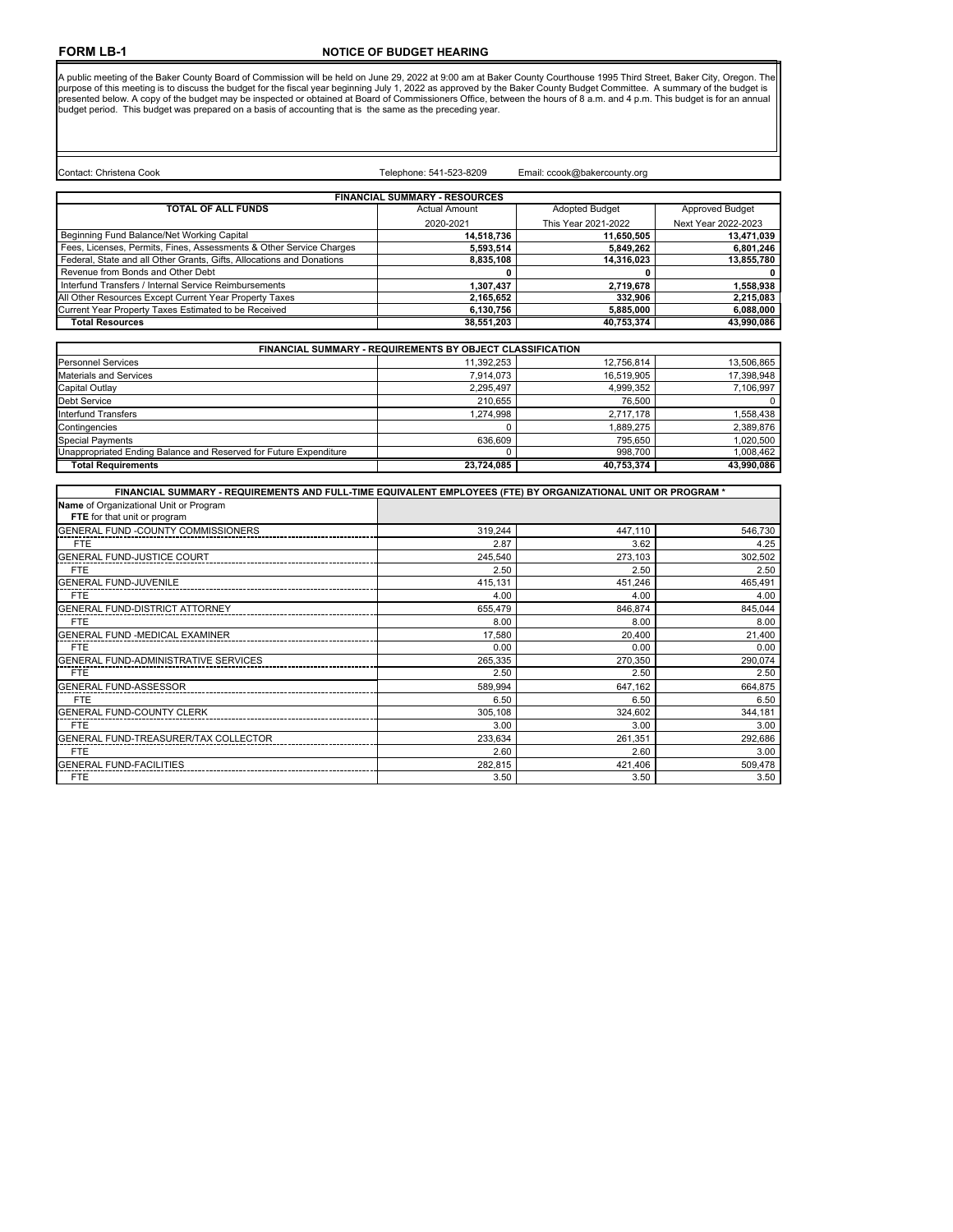|                                                 | 356,770                 | 512,561                 | 573,077                             |
|-------------------------------------------------|-------------------------|-------------------------|-------------------------------------|
| <b>GENERAL FUND-PLANNING</b>                    |                         |                         |                                     |
| <b>FTE</b>                                      | 4.50                    | 5.00                    | 5.50                                |
| <b>GENERAL FUND -SURVEYOR</b>                   | 10,990                  | 11,000                  | 11,000                              |
| <b>FTE</b>                                      | 0.00                    | 0.00                    | 0.00                                |
| <b>GENERAL FUND-TECHNOLOGY</b>                  | 529,734                 | 603,713                 | 680,642                             |
| <b>FTE</b>                                      | 3.05                    | 3.25                    | 3.25                                |
| <b>GENERAL FUND-SHERIFF</b>                     | 1,659,634               | 1,818,401               | 1,995,008                           |
| <b>FTE</b>                                      | 12.00                   | 12.00                   | 14.00                               |
| GENERAL FUND-COUNTY JAIL                        | 1,444,237               | 1,626,656               | 1,713,389                           |
| <b>FTE</b>                                      | 13.00                   | 13.00                   | 14.00                               |
| GENERAL FUND-PAROLE AND PROBATION               | 635,378                 | 775,586                 | 979,669                             |
| <b>FTE</b>                                      | 5.50                    | 5.00                    | 5.00                                |
| GENERAL FUND-EMERGENCY MANAGEMENT               | 1,855,367               | 3,298,129               | 2,543,338                           |
| FTE                                             | 1.50                    | 1.50                    | 1.50                                |
| GENERAL FUND-VETERANS SERVICES                  | 109,536                 | 122,851                 | 117,786                             |
| <b>FTE</b>                                      | 1.00                    | 1.00                    | 1.00                                |
| <b>GENERAL FUND-WATERMASTER</b>                 | 208,599                 | 218,519                 | 215,244                             |
| <b>FTE</b>                                      | 2.00                    | 2.00                    | 2.00                                |
| <b>GENERAL FUND-ECONOMIC DEVELOPMENT</b>        | 59,457                  | 60,719                  | 72,550                              |
| <b>FTE</b>                                      | 1.00                    | 0.75                    | 0.75                                |
| Not Allocated to Organizational Unit or Program | 2,801,347.00            | 4,657,625.00            | 3,958,808.00                        |
| <b>FTE</b>                                      | 0.00                    | 0.00                    | 0.00                                |
| <b>Total Requirements</b>                       | 13,000,909              | 17,669,364              | 17,142,972                          |
| <b>Total FTE</b>                                | 79.02                   | 79.72                   | 84.25                               |
| CORNERSTONE                                     | 3                       | 184,000                 | 198,000                             |
| <b>FTE</b>                                      | 0                       | 0                       | 0                                   |
| <b>Total Requirements</b>                       | 3                       | 184,000                 | 198,000                             |
| <b>Total FTE</b>                                | $\mathbf 0$             | 0                       | 0                                   |
| <b>AW LIBRARY</b>                               | 6,856                   | 27,280                  | 30,979                              |
| <b>FTE</b>                                      | 0                       | 0                       | 0                                   |
| <b>Total Requirements</b>                       | 6,856                   | 27,280                  | 30,979                              |
| <b>Total FTE</b>                                | 0                       | 0                       | 0                                   |
| <b>ACCUMULATED LEAVE</b>                        |                         | 511,868                 | 410,000                             |
| <b>FTE</b>                                      | 252,022                 | 0                       |                                     |
| <b>Total Requirements</b>                       | 0<br>252,022            |                         | 0                                   |
|                                                 |                         | 511,868                 | 410,000                             |
| <b>Total FTE</b>                                | $\overline{\mathbf{0}}$ | $\overline{\mathbf{0}}$ | $\overline{\mathbf{0}}$             |
| COURT SECURITY                                  | 139,776                 | 187,980                 | 186,080                             |
| <b>FTE</b>                                      | 1                       | 1                       | 1                                   |
| <b>Total Requirements</b>                       | 139,776                 | 187,980                 | 186,080                             |
| <b>Total FTE</b>                                | $\overline{1}$          | $\overline{1}$          | $\overline{1}$                      |
| COUNTY CLERK RECORDS                            | 35,064                  | 65,355                  | 70,000                              |
| <b>FTE</b>                                      | 0                       | $\mathbf 0$             | 0                                   |
| <b>Total Requirements</b>                       | 35,064                  | 65,355                  | 70,000                              |
| <b>Total FTE</b>                                | 0                       | 0                       | 0                                   |
| <b>MEDIATION FUND</b>                           | 12,313                  | 112,386                 | 102,206                             |
| <b>FTE</b>                                      | 0                       | $\mathbf 0$             | 0                                   |
|                                                 |                         |                         |                                     |
|                                                 |                         |                         |                                     |
| <b>Total Requirements</b>                       | 12,313                  | 112,386                 | 102,206                             |
| <b>Total FTE</b>                                | 0                       | 0                       | $\overline{\mathbf{0}}$             |
| <b>ECONOMIC DEVELOPMENT</b>                     | 26,980                  | 282,150                 | 514,375                             |
| <b>FTE</b>                                      | 0.50                    | 0.00                    | 0.00                                |
| <b>Total Requirements</b>                       | 26,980                  | 282,150                 | 514,375                             |
| <b>Total FTE</b>                                | 0.50                    | 0.00                    | 0.00                                |
| CONS DISP EQUIP REPLACE                         | 13,445                  | 32,179                  | 268,500                             |
| <b>FTE</b>                                      | $\mathbf 0$             | $\mathbf 0$             |                                     |
| <b>Total Requirements</b>                       | 13,445                  | 32,179                  | 268,500                             |
| <b>Total FTE</b>                                | $\overline{\mathbf{0}}$ | $\overline{\mathbf{0}}$ | $\overline{\mathbf{0}}$             |
| CONSOLIDATED DISPATCH                           | 1,024,073               | 1,081,680               | 1,427,164                           |
| FTE.                                            | 9.65                    | 9.65                    | 9.65                                |
| <b>Total Requirements</b>                       | 1,024,073               | 1,081,680               |                                     |
| <b>Total FTE</b>                                | 9.65                    | 9.65                    | 9.65                                |
| AW ENFORCEMENT                                  | 10,329                  | 0                       | 0                                   |
| <b>FTE</b>                                      | 0                       | 0                       | $\pmb{0}$                           |
| <b>Total Requirements</b>                       | 10,329                  | 0                       | $\overline{\mathfrak{o}}$           |
| <b>Total FTE</b>                                | 0                       | 0                       | 0                                   |
|                                                 | 6,889                   | 66,000                  | $\mathbf{0}$<br>1,427,164<br>58,500 |
| <b>DRUG TASK FORCE</b><br><b>FTE</b>            | 0                       | 0                       | 0                                   |
|                                                 |                         |                         |                                     |
| <b>Total Requirements</b>                       | 6,889                   | 66,000                  | 58,500                              |
| <b>Total FTE</b>                                | 0                       | 0                       | 0                                   |
| DRUG COURT FUND                                 | $\pmb{0}$               | 3,450                   | 3,417                               |
| FTE                                             | 0                       | 0                       | 0                                   |
| <b>Total Requirements</b>                       | 0                       | 3,450                   | 3,417                               |
| <b>Total FTE</b>                                | 0                       | 0                       | 0                                   |
| COUNTY FIRE AUTHORITY                           | 104,405                 | 134,514                 | 138,640                             |
| <b>FTE</b>                                      | 1                       | 1                       | 1                                   |
| <b>Total Requirements</b>                       | 104,405                 | 134,514                 | 138,640                             |
| <b>Total FTE</b>                                | 1                       | 1                       | 1                                   |
| <b>TLTC FUND</b>                                | 344,118                 | 450,600                 | 675,500                             |
| FTE                                             | 0                       |                         |                                     |
| <b>Total Requirements</b>                       | 344,118                 | 450,600                 | 675,500                             |
| <b>Total FTE</b>                                | 0                       | 0                       | 0                                   |
| <b>BAKER CO TRT MARKETING</b>                   | 335,115                 | 917,920                 | 1,335,350                           |
| <b>FTE</b>                                      | 0                       | <sup>0</sup>            | 0                                   |
| <b>Total Requirements</b>                       | 335,115                 | 917,920                 | 1,335,350                           |
| <b>Total FTE</b>                                | 0                       | 0                       | 0                                   |
| TITLE III                                       | 62,123                  | 128,881                 | 140,500                             |
| <b>FTE</b>                                      | 0                       | 0                       | 0<br>140,500                        |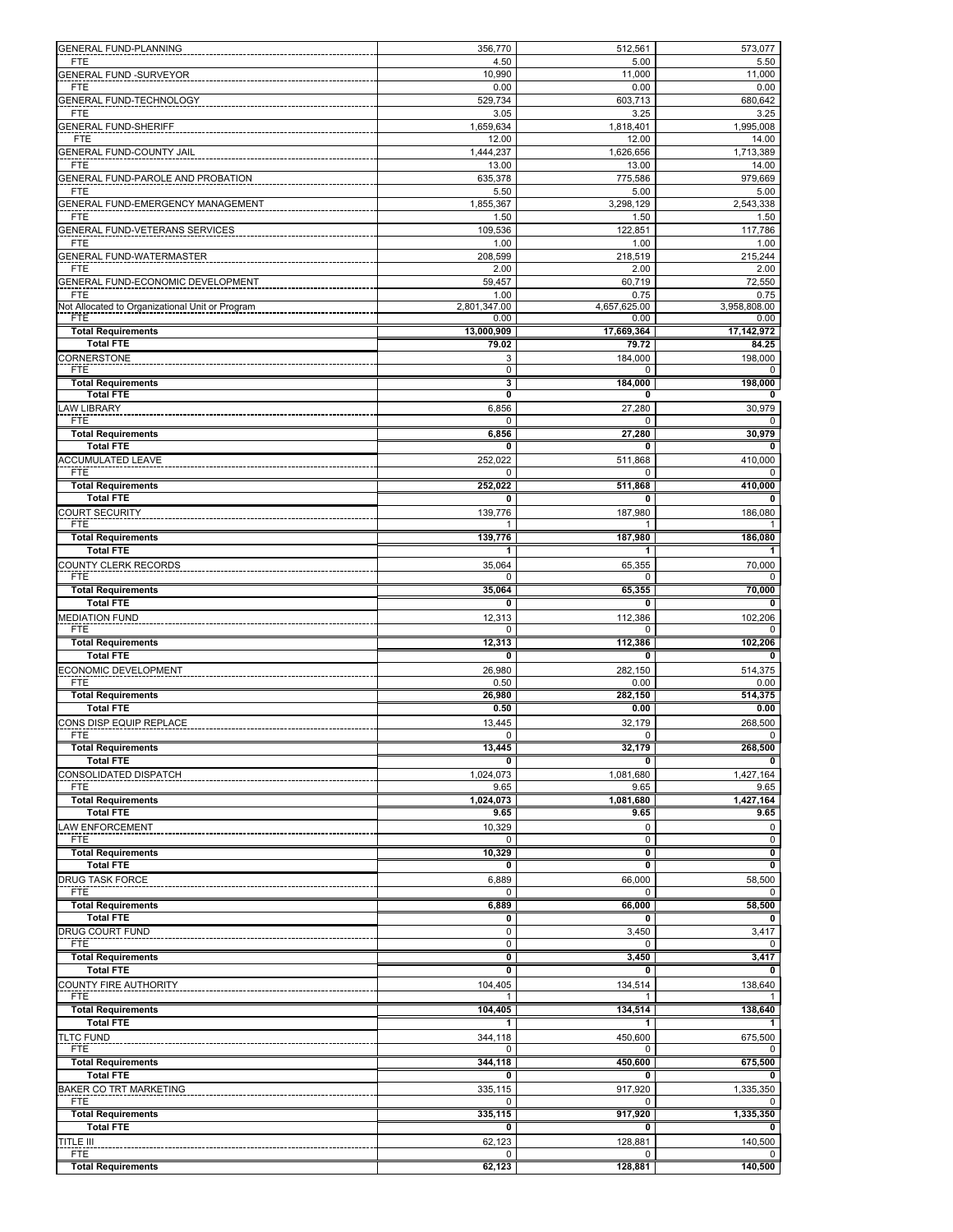| <b>Total FTE</b><br><b>ROAD FUND</b>              | 0<br>3,166,959               | 0<br>6,428,212     | 0<br>6,711,812     |
|---------------------------------------------------|------------------------------|--------------------|--------------------|
| FTE                                               | 14.50                        | 16.50              | 17.00              |
| <b>Total Requirements</b>                         | 3,166,959                    | 6,428,212          | 6,711,812          |
| <b>Total FTE</b><br>TRANSPORTATION FUND           | 14.50<br>305,621             | 16.50<br>363,710   | 17.00<br>527,343   |
| <b>FTE</b>                                        | 0                            | 0.25               | 0.25               |
| <b>Total Requirements</b><br><b>Total FTE</b>     | 305,621<br>0                 | 363,710<br>0       | 527,343            |
| FIOOTPATH/BICYCLE FUND                            | $\mathbf 0$                  | 254,972            | 280,909            |
| <b>FTE</b>                                        | $\mathbf 0$                  | 0                  |                    |
| <b>Total Requirements</b><br><b>Total FTE</b>     | 0<br>$\overline{\mathbf{0}}$ | 254.972<br>0       | 280,909            |
| COUNTY PROJECTS                                   | 114,759                      | 719,650            | 332,732            |
| <b>FTE</b>                                        | 0                            |                    |                    |
| <b>Total Requirements</b><br><b>Total FTE</b>     | 114,759<br>0                 | 719,650<br>1       | 332,732            |
| ACCUMULATED LEAVE ROAD                            | 21,419                       | 214,500            | 242,677            |
| <b>FTE</b>                                        | 0                            | 0                  |                    |
| <b>Total Requirements</b><br><b>Total FTE</b>     | 21,419<br>0                  | 214,500<br>0       | 242,677<br>0       |
| <b>VIDEO LOTTERY FUND</b>                         | 131,000                      | 151,000            | 171,000            |
| <b>FTE</b>                                        | 0                            | 0                  | 0                  |
| <b>Total Requirements</b><br><b>Total FTE</b>     | 131,000<br>0                 | 151,000<br>0       | 171.000<br>0       |
| OCAL COMMUNITY                                    | 126,037                      | 96,090             | 81.979             |
| <b>FTE</b>                                        | 0.250                        | 0.000              | 0.000              |
| <b>Total Requirements</b><br><b>Total FTE</b>     | 126,037<br>0.250             | 96,090<br>0.000    | 81,979<br>0.000    |
| SCHOOL BASED HEALTH CLINIC                        | 136,628                      | 222,200            | 197,687            |
| <b>FTE</b>                                        | 1.25                         | 1.05               | 1.05               |
| <b>Total Requirements</b><br><b>Total FTE</b>     | 136,628<br>1.25              | 222,200<br>1.05    | 197,687<br>1.05    |
| COUNTY HEALTH-PERINATAL                           | 1,952                        | 1,422              | 1,408              |
| <b>FTE</b>                                        | 0.012                        | 0.011              | 0.011              |
| COUNTY HEALTH-WIC<br><b>FTE</b>                   | 96,435<br>1.00               | 99,102<br>1.00     | 99,764<br>1.00     |
| COUNTY HEALTH-CAHS GENERAL                        | 2,591                        | 2,666              | 2,641              |
| <b>FTE</b>                                        | 0.030                        | 0.030              | 0.030              |
| COUNTY HEALTH-FAMILY PLANNING<br><b>FTE</b>       | 69,755<br>0.560              | 73,752<br>0.515    | 95,078<br>0.620    |
| COUNTY HEALTH-SSPH                                | 23,289                       | 23,903             | 22,575             |
| FTE                                               | 0.20                         | 0.23               | 0.19               |
| <b>COUNTY HEALTH-BABIES 1ST</b><br><b>FTE</b>     | 48,504<br>0.52               | 107,682<br>0.80    | 73,972<br>0.45     |
| SCHOOL BASED HEALTH CLINIC                        | 0.00                         | 0.00               | 0.00<br>0.00       |
| <b>FTE</b><br>COUNTY HEALTH-IMMUNIZATION          | 0.00<br>208,069              | 0.00<br>277,979    | 258,739            |
| <b>FTE</b>                                        | 1.71                         | 1.517              | 1.405              |
| COUNTY HEALTH-CACOON<br><b>FTE</b>                | 8,947<br>0.08                | 7,199<br>0.080     | 7,072<br>0.080     |
| COUNTY HEALTH-TUBERCULOSES                        | 1,932                        | 2,200              | 1,812              |
| FTE                                               | 0.000                        | 0.000              | 0.000              |
| COUNTY HEALTH-TOBACCO PREVENTION<br><b>FTE</b>    | 8,373<br>0.530               | 78,509<br>0.780    | 78,298<br>0.530    |
| COUNTY HEALTH-BIOTERRORISM PREPARED               | 466,374                      | 599,779            | 370,920            |
| <b>FTE</b>                                        | 0.67                         | 2.87               | 2.40               |
| COUNTY HEALTH-CAHS FLEX FUNDS<br><b>FTE</b>       | 13,863<br>0.150              | 13,957<br>0.180    | 13,820<br>0.000    |
| COUNTY HEALTH-VITAL RECORDS                       | 9,555                        | 15,708             | 15,811             |
| <b>FTE</b>                                        | 0.150                        | 0.150              | 0.150              |
| COUNTY HEALTH-OREGON MOTHERS CARE<br><b>FTE</b>   | 3,337<br>0.035               | 3,171<br>0.035     | 3,171<br>0.035     |
| COUNTY HEALTH-CAHS TITLE V                        | 3,009                        | 0                  | $\mathbf 0$        |
| FTE                                               | 0.00                         | 0.030              | 0.160              |
| PE51 LPHA LEADERSHIP<br><b>FTE</b>                | 37,080<br>0.00               | 70,525<br>0.140    | 119,197<br>0.300   |
| Not Allocated to Organizational Unit or Program   | 252,393                      | 436,468            | 413,451            |
| <b>FTE</b><br><b>Total Requirements</b>           | 2.100<br>1,255,458           | 1.780<br>1,814,022 | 2.230<br>1,577,729 |
| <b>Total FTE</b>                                  | 7.742                        | 10.004             | 9.581              |
| COMMISSION ON CHILDREN AND FAMILIES<br><b>FTE</b> | 35,450<br>0                  | 53,677<br>0        | 70,320<br>0        |
| <b>Total Requirements</b>                         | 35,450                       | 53,677             | 70,320             |
| <b>Total FTE</b>                                  | 0                            | 0                  | 0                  |
| <b>MENTAL HEALTH</b><br><b>FTE</b>                | 1,221,074<br>0               | 3,883,000<br>0     | 4,031,527<br>0     |
| <b>Total Requirements</b>                         | 1,221,074                    | 3,883,000          | 4,031,527          |
| <b>Total FTE</b><br><b>FAIR BOARD</b>             | 0                            | 0                  | 0                  |
| <b>FTE</b>                                        | 87,383<br>0.00               | 249,767<br>0.50    | 253,666<br>0.50    |
| <b>Total Requirements</b>                         | 87,383                       | 249,767            | 253,666            |
| <b>Total FTE</b><br>MUSEUM-OTRM                   | 0.00<br>50,703               | 0.50<br>281,600    | 0.50<br>86,000     |
| <b>FTE</b>                                        | 0.25                         | 1.50               | 1.75               |
| MUSEUM-ADLER HOUSE<br><b>FTE</b>                  | 5,631<br>0.00                | 7,900<br>0.00      | 7,200<br>0.00      |
| Not Allocated to Organizational Unit or Program   | 76,747.00                    | 176,344.00         | 453,157.00         |